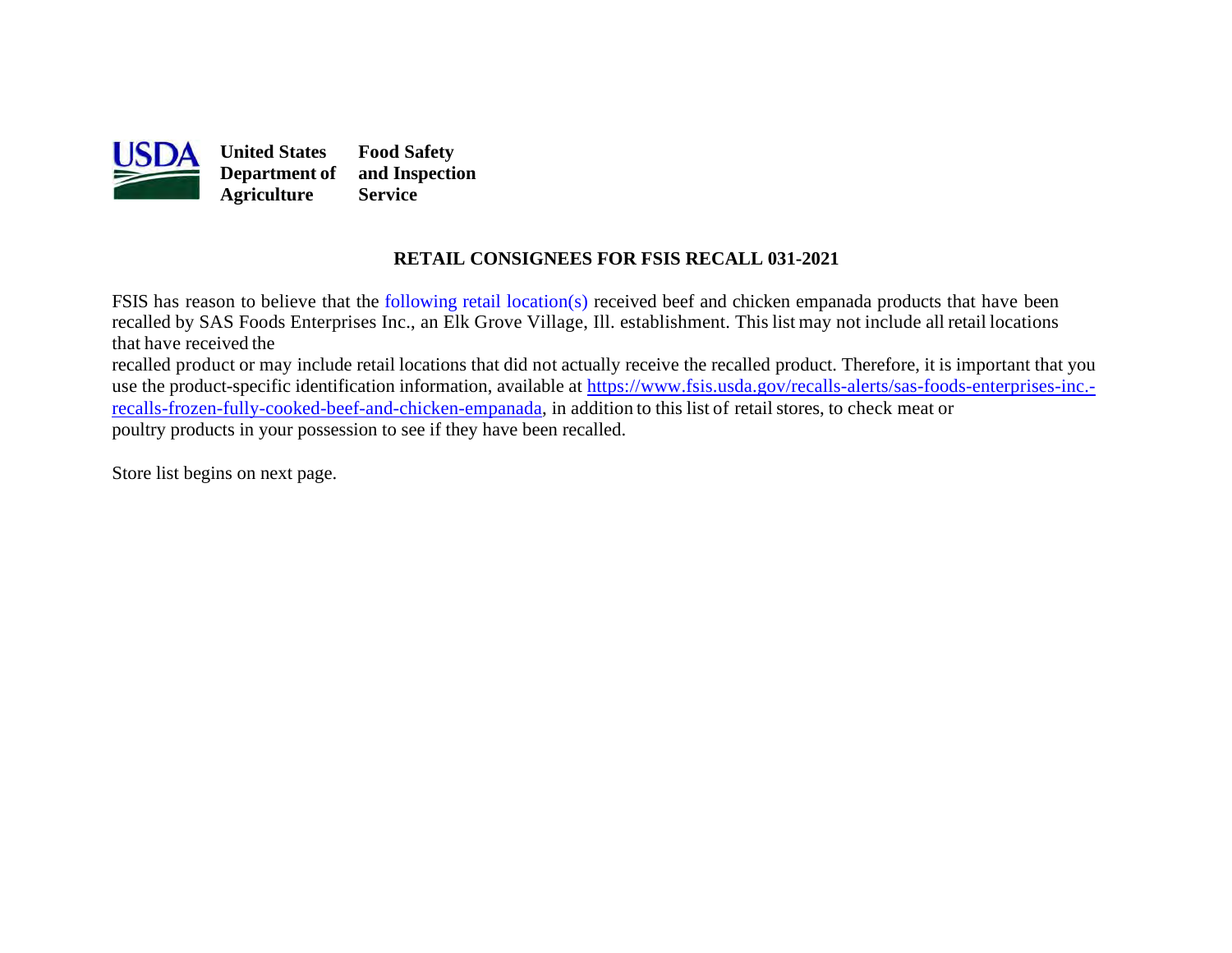<span id="page-1-0"></span>

Food Safety And Inspection Service

**Retail List for Recall Number: 031-2021 RTE Meat and Poultry Empanada**  Products<br>15-Oct-21

**List Current As Of:** 

| <b>ILLINOIS</b>                  |                             |            |             |
|----------------------------------|-----------------------------|------------|-------------|
| <b>Retailer Name</b>             | <b>Street Address</b>       | City       | State       |
| 1 Centro Fresh Market            | 4804 West Diversey Avenue   | Chicago    | IL-Illinois |
| 2 Cermak Fresh Market            | 1250 North Lake Street      | Aurora     | IL-Illinois |
| 3 Cermak Fresh Market            | 4000 West Diversey Avenue   | Chicago    | IL-Illinois |
| 4 Cermak Fresh Market            | 6623 North Damen Avenue     | Chicago    | IL-Illinois |
| 5 Cermak Fresh Market            | 4234 North Kedzie Avenue    | Chicago    | IL-Illinois |
| 6 Cermak Fresh Market            | 5129 West Belmont Avenue    | Chicago    | IL-Illinois |
| 7 Farmer's Best Market           | 6420 West Fullerton Avenue  | Chicago    | IL-Illinois |
| 10 International Fresh Market    | 856 South Route 59          | Naperville | IL-Illinois |
| 11 Jerry's Fruit & Garden Center | 7901 North Milwaukee Avenue | Chicago    | IL-Illinois |
| 12 Joe's Food & Liquors          | 3626 West Lawrence Avenue   | Chicago    | IL-Illinois |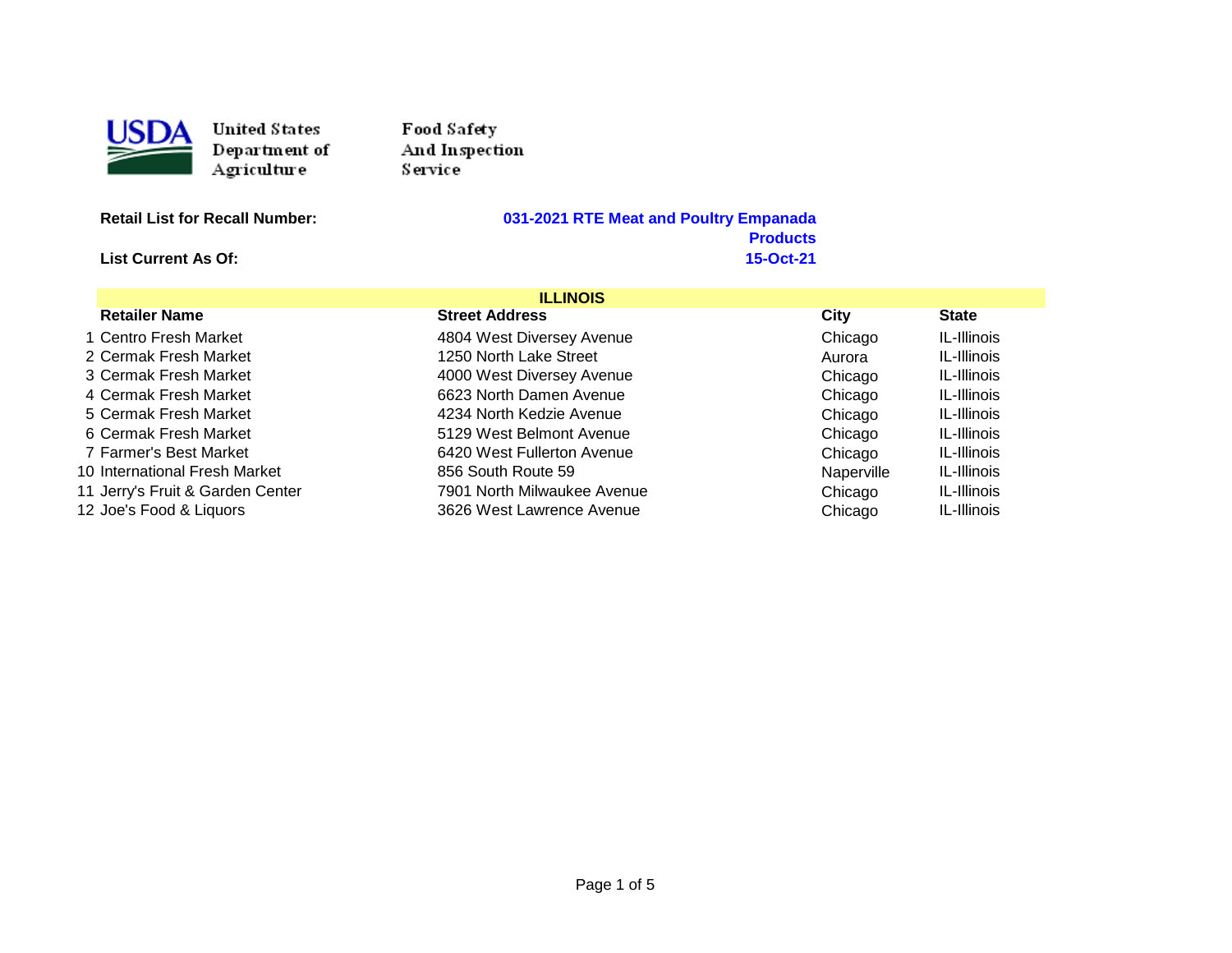

Food Safety And Inspection Service

**List Current As Of:** 

**Retail List for Recall Number: 031-2021 RTE Meat and Poultry Empanada Products**

| <b>INDIANA</b>       |                         |            |              |
|----------------------|-------------------------|------------|--------------|
| <b>Retailer Name</b> | <b>Street Address</b>   | Citv       | <b>State</b> |
| 1 La Gaviota         | 10800 West 133rd Avenue | Cedar Lake | IN-Indiana   |
| 2 La Tapatia         | 3100 Cincinnati Avenue  | Lagayette  | IN-Indiana   |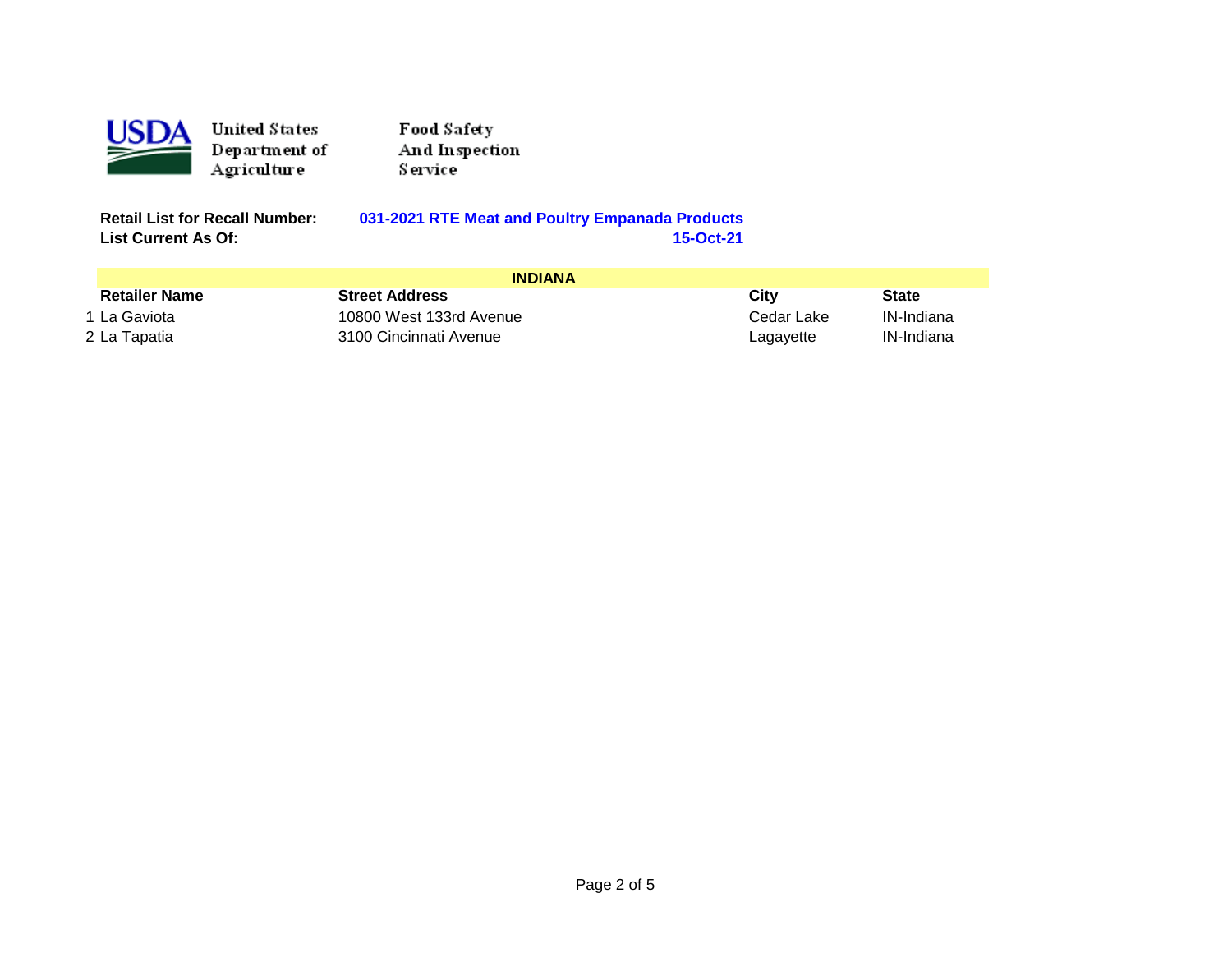

Food Safety And Inspection Service

## **Retail List for Recall Number: 031-2021 RTE Meat and Poultry Empanada**  Products<br>15-Oct-21

**List Current As Of:** 

|                             | <b>MINNESOTA</b>      |                |              |
|-----------------------------|-----------------------|----------------|--------------|
| <b>Retailer Name</b>        | <b>Street Address</b> | City           | <b>State</b> |
| 1 Andale Taqueria Y Mercado | 17700 Nicolee Avenue  | Minneapolis    | MN-Minnesota |
| 2 Blake Grocery & Deli      | 108 North Blake Road  | <b>Hopkins</b> | MN-Minnesota |
| 3 Colonial Supermarket      | 7700 Nicolette Avenue | Minneapolis    | MN-Minnesota |
| 4 El Burrito Mercado        | 2175 Cesar Chavez     | Minneapolis    | MN-Minnesota |
| 5 La Picante Market         | 7914 Bass Lake Road   | New Hope       | MN-Minnesota |
| 6 Las Palmas                | 655 Pane Avenue       | Minneapolis    | MN-Minnesota |
| 7 Latino Groceries          | 2312 Central Avenue   | Minneapolis    | MN-Minnesota |
| 8 Los Ranchos Supermercado  | 590 Marschall Road    | Shakoppe       | MN-Minnesota |
| 9 Mirasol Express           | 2801 Central Avenue   | Minneapolis    | MN-Minnesota |
| 10 Supermercado Loma Bonita | 855 45th Avenue       | Hilltop        | MN-Minnesota |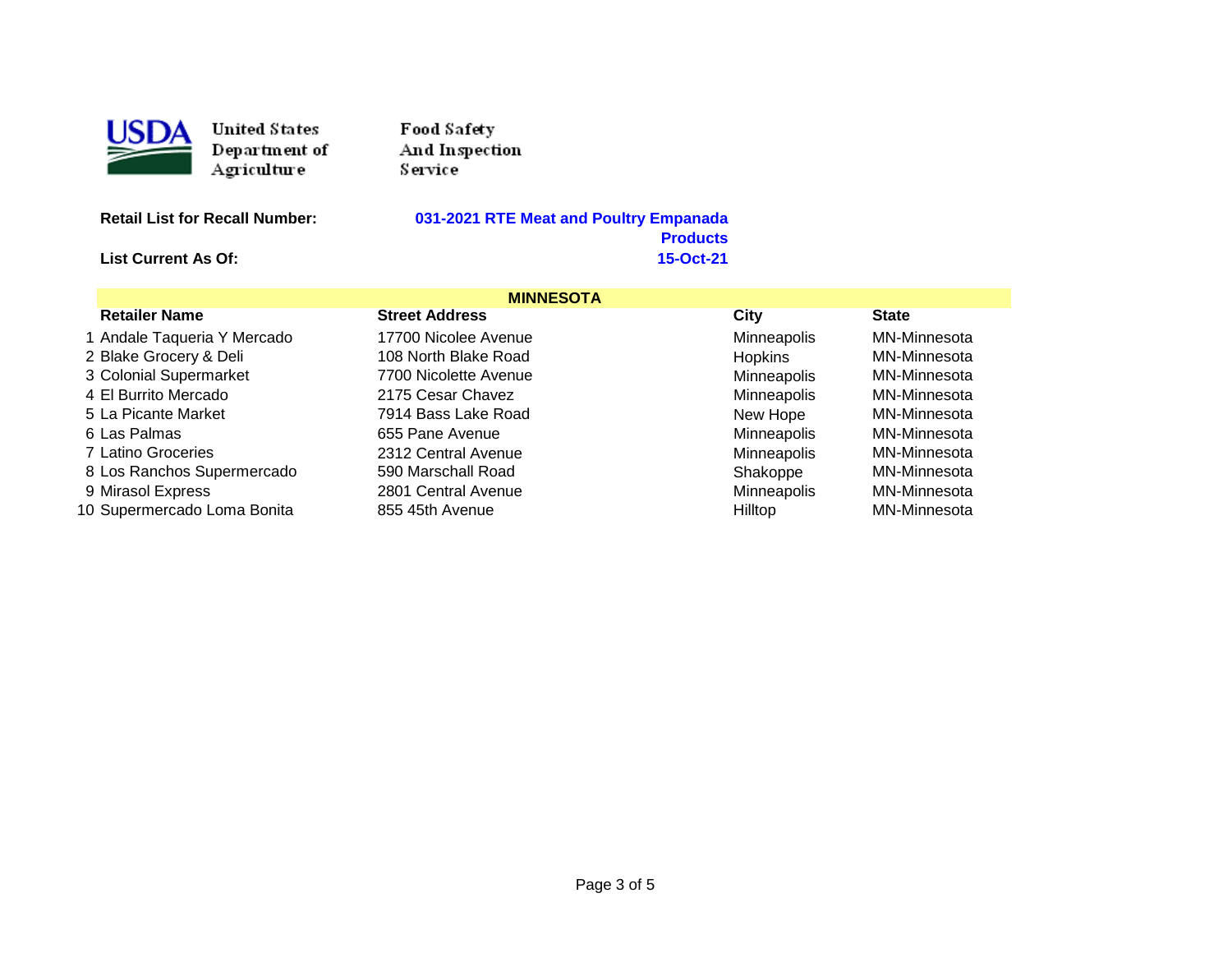| ۱DA                                   | <b>United States</b><br>Department of<br>Agriculture | Food Safety<br>And Inspection<br>Service |                 |      |  |              |
|---------------------------------------|------------------------------------------------------|------------------------------------------|-----------------|------|--|--------------|
| <b>Retail List for Recall Number:</b> |                                                      | 031-2021 RTE Meat and Poultry Empanada   |                 |      |  |              |
|                                       |                                                      |                                          | <b>Products</b> |      |  |              |
| <b>List Current As Of:</b>            |                                                      | 15-Oct-21                                |                 |      |  |              |
|                                       |                                                      |                                          |                 |      |  |              |
|                                       |                                                      |                                          | <b>OHIO</b>     |      |  |              |
| <b>Retailer Name</b>                  |                                                      | <b>Street Address</b>                    |                 | City |  | <b>State</b> |

1 La Plaza Supermarket 13609 Lakewood Height Columbus OH-Ohio 2 La Plaza Tapatia 4233 Shoppers Lane Columbus OH-Ohio